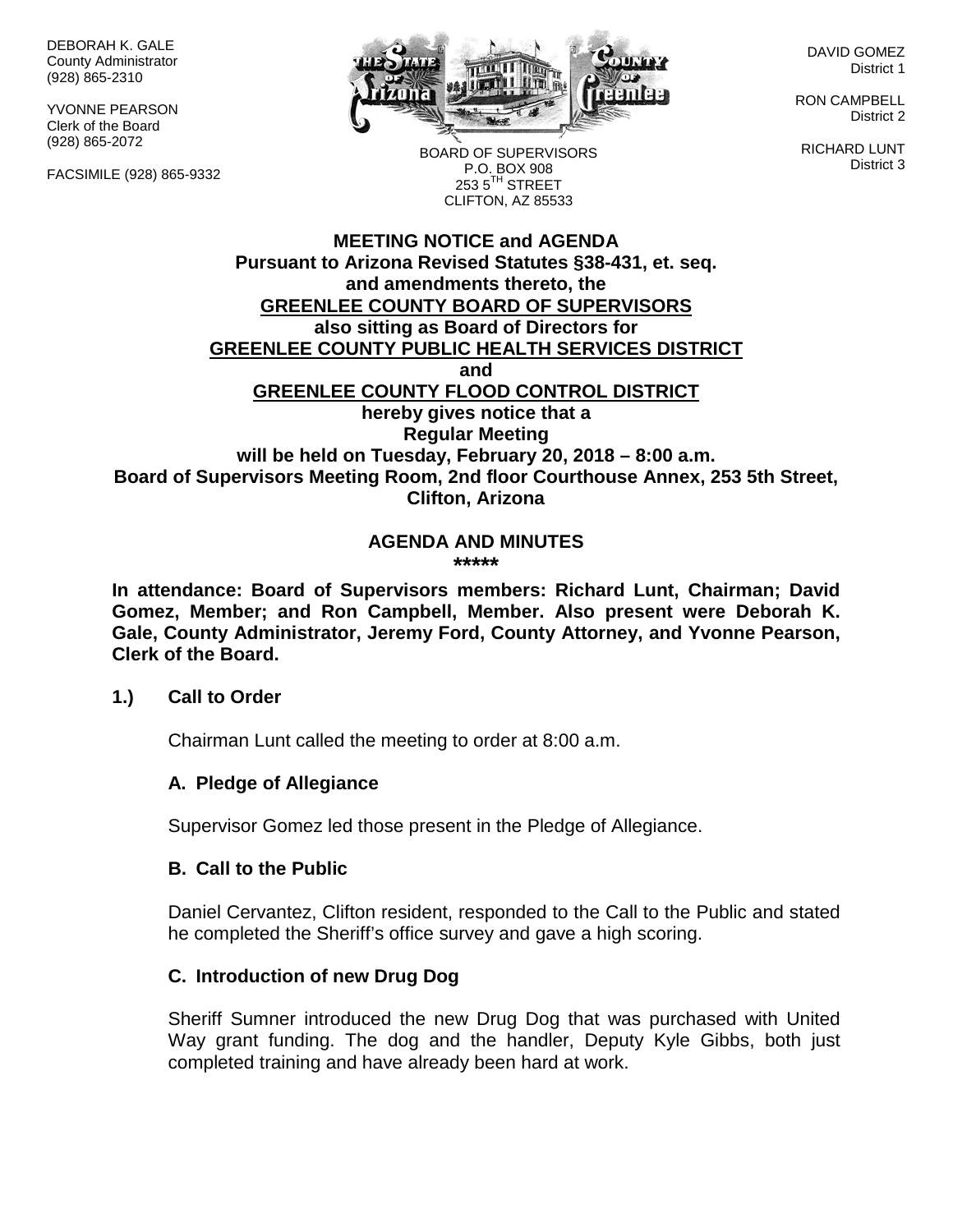**2.) PUBLIC HEALTH SERVICES DISTRICT – the Board of Supervisors will convene as the Board of Directors of the Greenlee County Public Health Services District and will reconvene as the Board of Supervisors following consideration of these items:**

#### **A. Tony Hines, Public Works Manager, Fleet**

**1. Discussion/Action for approval to purchase one (1) new ambulance for the Greenlee County Ambulance Service**

Mr. Hines requested approval to purchase a new ambulance and stated that he has found a Dodge model that has the heaviest chassis that will support the box and equipment and will cost approximately \$171,000 using the Houston-Galveston Area Council (HGAC) Interlocal Contract for Cooperative Purchasing. Upon motion by Supervisor Gomez, seconded by Supervisor Campbell, and carried unanimously, the Board approved the request as presented.

## **2. Discussion/Action for approval of the Houston-Galveston Area Council (HGAC) Interlocal Contract for Cooperative Purchasing**

Upon motion by Supervisor Campbell, seconded by Supervisor Gomez, and carried unanimously, the Board approved the HGAC Interlock Contract for Cooperative Purchasing as presented for the purchase of a new Dodge Ambulance.

## **B. Consent Agenda**

**1. Clerk of the Board: Consideration of approval of Public Health Services District expense warrants in excess of \$1,000.00**

Upon motion by Supervisor Gomez, seconded by Supervisor Campbell, and carried unanimously, the Board approved the Public Health Services District Consent Agenda as presented.

**3.) FLOOD CONTROL DISTRICT – the Board of Supervisors will convene as the Board of Directors of the Greenlee County Flood Control District and will reconvene as the Board of Supervisors following consideration of these items:**

#### **A. Consent Agenda**

- **1. Clerk of the Board: Consideration of approval of Flood Control District expense warrants in excess of \$1,000.00**
- **2. County Engineer: Consideration of approval of the U.S. Department of the Interior Geological Survey Joint Funding Agreement for the**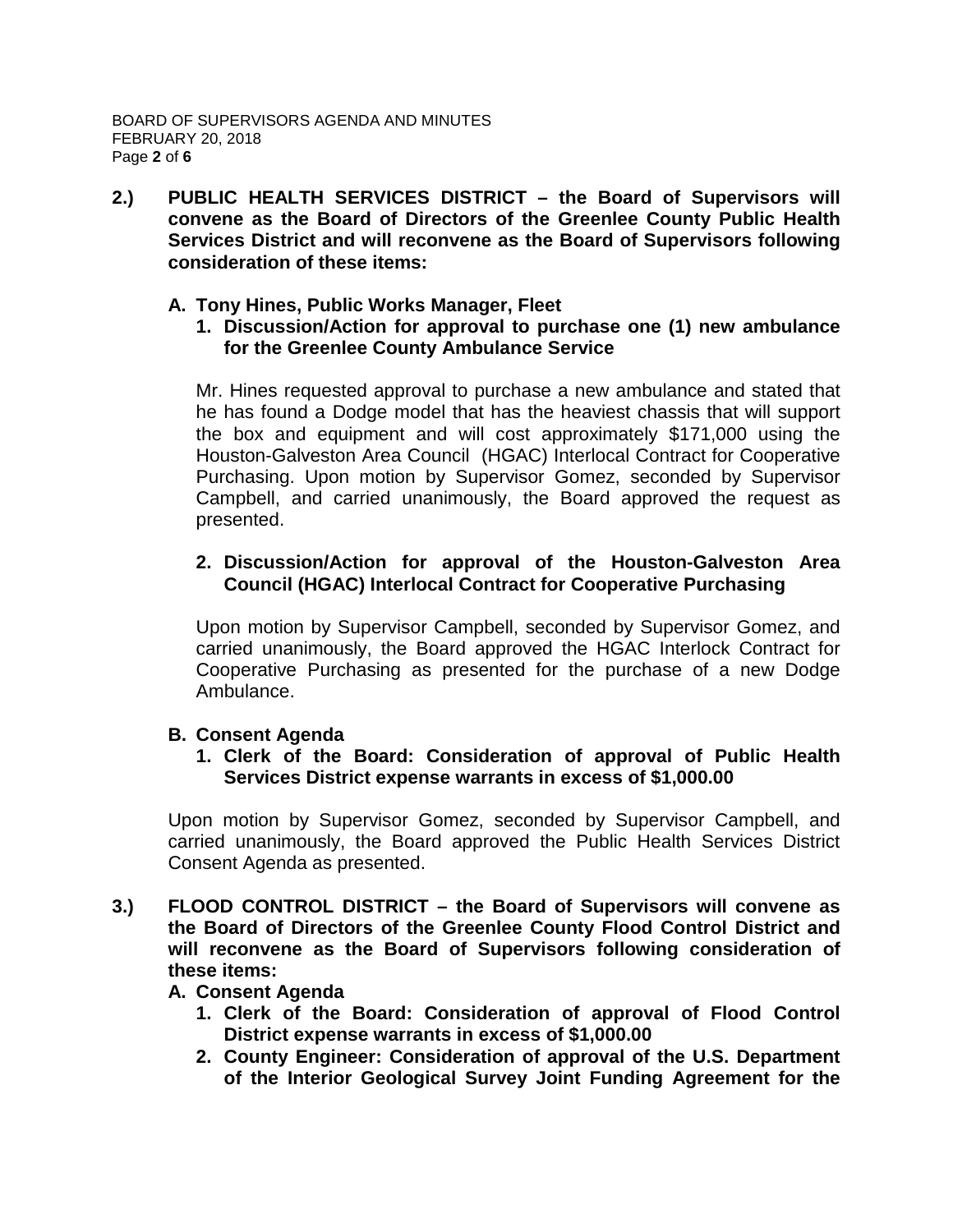#### **Blue River water gauge in an amount not to exceed \$8,630 to be paid with budgeted Flood Control District Funds**

Upon motion by Supervisor Gomez, seconded by Supervisor Campbell, and carried unanimously, the Board approved the Flood Control District Consent Agenda as presented.

#### **4.) Tony Hines, Public Works Manager, Fleet**

## **A. Discussion/Action for approval to purchase one (1) road grader for the Roads Department in the amount of \$199,192.48 after trade-in to be paid with budgeted Road Funds**

Mr. Hines stated that the replacement of this piece of equipment is early in the usual rotation and recommended moving forward due to extensive repairs needed. The original buy-back of \$156,000.00 will be reduced to \$140,000.00 reflecting the cost of diagnostics by Caterpillar. Upon motion by Supervisor Campbell, seconded by Supervisor Gomez, and carried unanimously, the Board approved the request in the amount of \$201,826.95.

#### **B. Discussion/Action for approval to purchase one (1) D8 Dozer for the Landfill in the amount of \$591,034.18 after trade-in to be paid with budgeted Landfill Funds**

Mr. Hines stated that it will take six months to receive this piece of equipment and that in order to receive a guaranteed buy-back of \$330,000.00 the order needs to be placed now. After June  $30<sup>th</sup>$  the buy-back will reduce significantly. He also requested that the rotation schedule for the D8 be changed from 5 years to 7 years. Upon motion by Supervisor Campbell, seconded by Supervisor Gomez, and carried unanimously, the Board approved the request as presented.

## **5.) Tim Sumner, County Sheriff**

## **A. Discussion/Action to hire a part-time Custodian to clean the Sheriff's Office**

Sheriff Sumner requested approval of a part-time custodian to clean the Sheriff's office. He stated that it is not appropriate to have jail inmates clean offices and other areas that could have sensitive information. He also stated that a custodian is needed no more than 10 hours a week at the maximum to clean both the Dispatch Center and the Jail and that the funding will come from the Sheriff's Department budget. Ms. Gale stated that the position needs to be under the supervision of Facilities and be used in other areas including the South Annex. Upon motion by Supervisor Campbell, seconded by Supervisor Gomez, and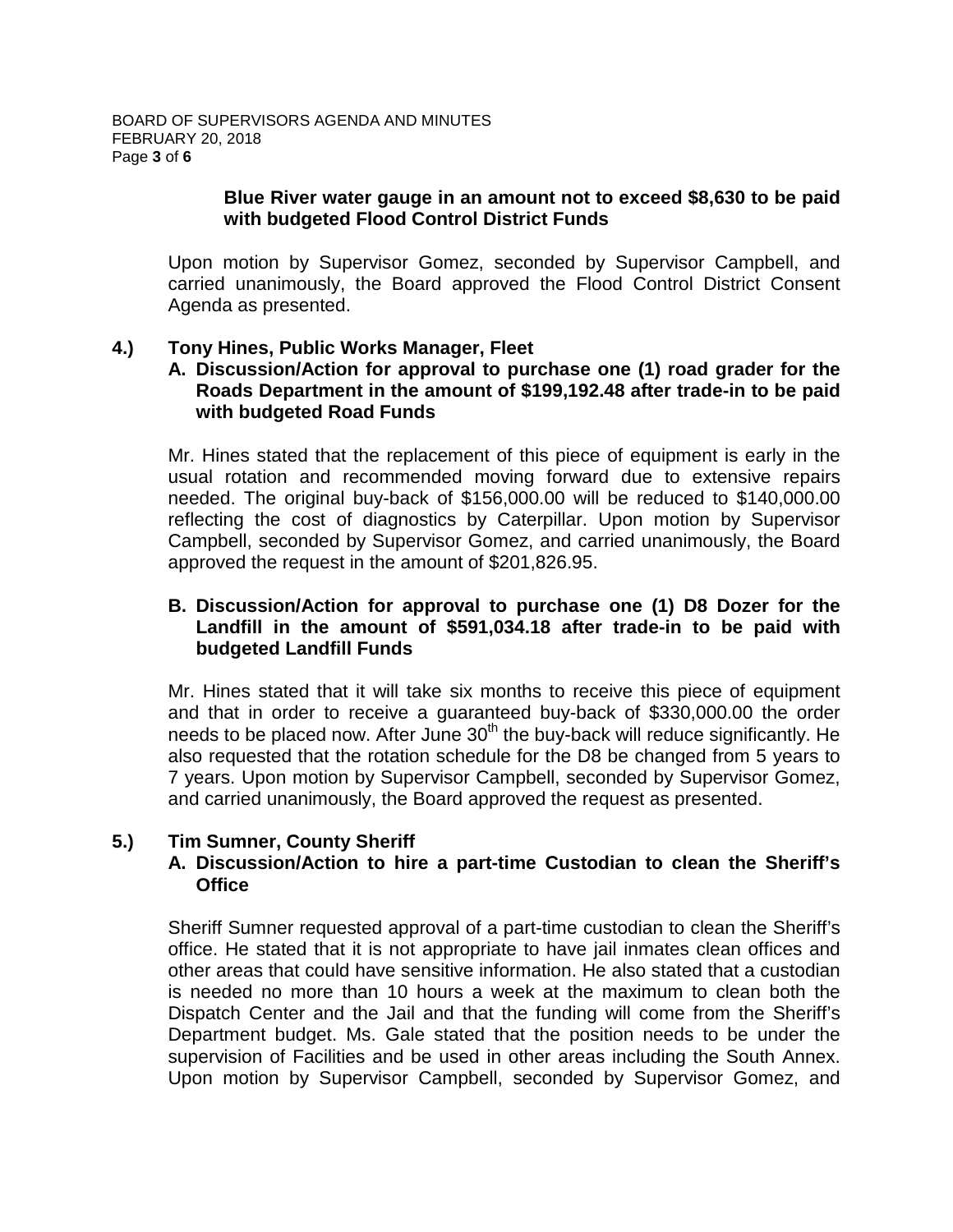carried unanimously, the Board approved a part-time custodian position to be funded with Sheriff Department budget funds until June 30th.

## **6.) Kay Gale, County Administrator A. County and State budget and legislative issues**

Ms. Gale reported that the National Association of Counties (NACo) trip and Congressional meeting appointments are being scheduled and well underway. She is also trying to schedule a meeting with the Forest Supervisor while they are in Washington D.C. She also stated that Navajo County Supervisor Jason Whiting has scheduled a round table meeting regarding 4FRI (Four Forest Restoration Initiative) in Holbrook on March 19<sup>th</sup>.

## **B. Calendar of Events**

The Calendar of Events was reviewed.

## **7.) Consent Agenda**

- **A. Clerk of the Board: Consideration of approval of expense warrants in excess of \$1,000 – Voucher 1058, 1060, 1061**
- **B. Chief Finance Officer: Consideration of approval of general fund loans in the amount of \$1,019.21; Fund 118 - \$944.42; Fund 159 - \$39.28; Fund 257 - \$35.51**
- **C. County Librarian: Consideration of appointment of Perri Tiefel as a member of the Greenlee County Library System Board**
- **D. County Administrator: Consideration of approval of Employee Transaction Form: V. Buccellato, Information Systems Manager**
- **E. County Sheriff: Consideration of approval of Employee Transaction Form: J. Rios, Detention Officer; G. Galvin, Detention Sergeant**

Upon motion by Supervisor Campbell, seconded by Supervisor Gomez, and carried unanimously, the Board approved the Consent Agenda as presented.

## **8.) Supervisor Reports**

#### **Supervisor David Gomez A. Small County Forum meeting**

Supervisor Gomez attended the Arizona Small Counties Forum meeting and stated that the meeting was not very well attended. Those present discussed different issues being faced in each of their counties.

## **Supervisor Richard Lunt**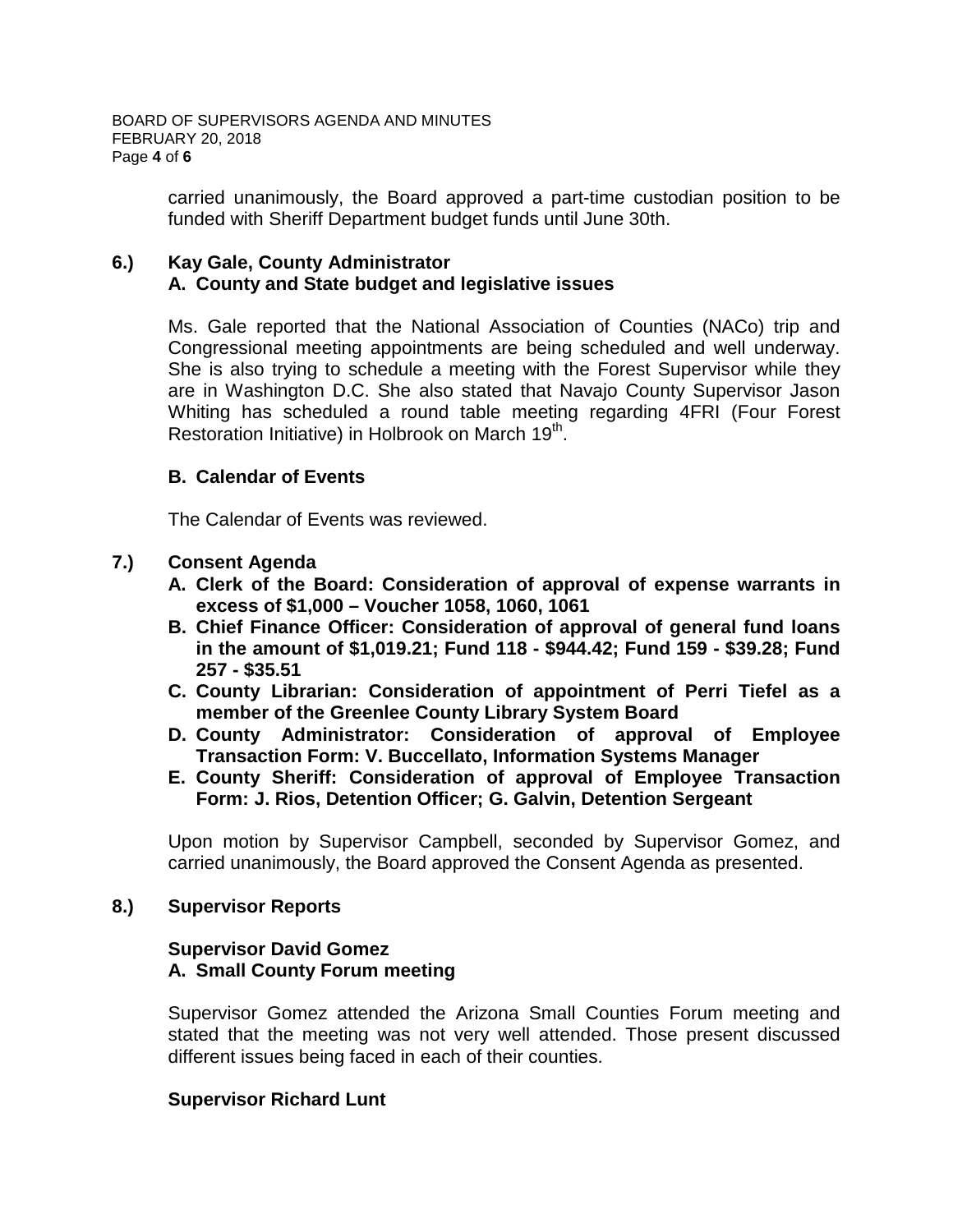# **A. State Transportation Board Meeting**

Supervisor Lunt attended the State Transportation Board meeting where he testified regarding the 5 year plan and issues in Greenlee County. Bill Cuthbertson of Greenlee County is the Chairman and Greenlee County will host the Transportation Board meeting in December 2018.

## **B. County Supervisors Association (CSA) Meeting**

Supervisor Lunt attended the CSA Board meeting where many bills were reviewed and discussed. He stated that legislative committees agendas are full and many bills are not being heard. CSA staff gave a state budget update as well.

#### **9.) Executive Session pursuant to Arizona Revised Statutes §38-431.03.A.1 – Appointment of Public Officer – Interview of Armando Carrillo for possible appointment to the position of Greenlee County Constable, Precinct 1**

Upon motion by Supervisor Campbell, seconded by Supervisor Gomez, and carried unanimously, the Board convened into Executive Session for the interview of Armando Carrillo for possible appointment to the position of Greenlee County Constable, Precinct 1

## **10.) Executive Session pursuant to Arizona Revised Statutes §38-431.03.A.1 – Appointment of Public Officer – Interview of John Chacon for possible appointment to the position of Greenlee County Constable, Precinct 1**

Upon motion by Supervisor Campbell, seconded by Supervisor Gomez, and carried unanimously, the Board convened into Executive Session for the interview of John Chacon for possible appointment to the position of Greenlee County Constable, Precinct 1

#### **11.) Executive Session pursuant to Arizona Revised Statutes §38-431.03.A.1 – Appointment of Public Officer – Interview of Nicole Estrada for possible appointment to the position of Greenlee County Constable, Precinct 1**

Ms. Estrada withdrew her letter of interest for the position. No Executive Session was conducted.

## **12,) Discussion/Action on the appointment to fill the vacancy of the Constable, Precinct 1 Position**